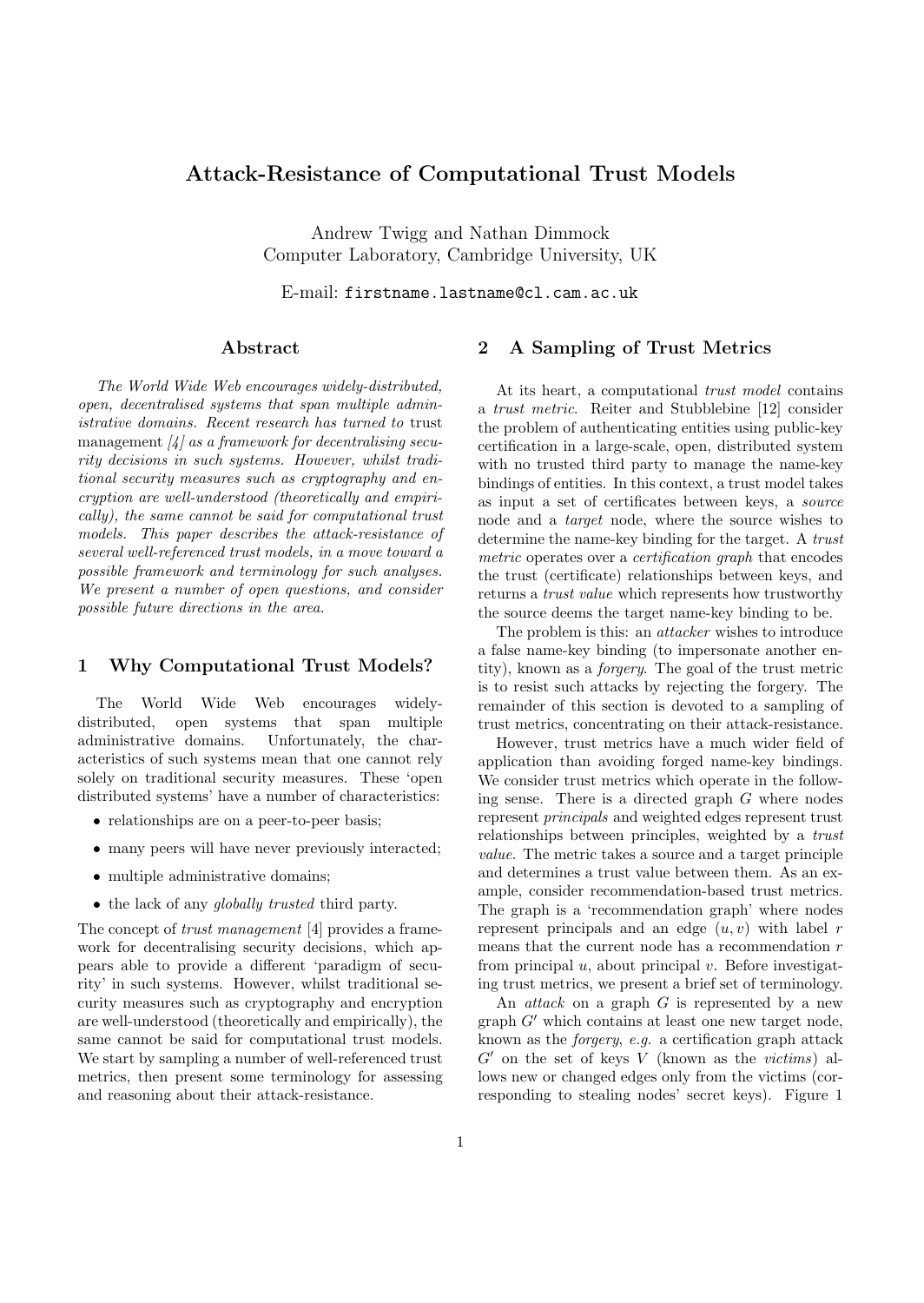

**Figure 1. The trust graph representation**

shows a trust graph along with this terminology.

We say that an  $\alpha$ -attack G' introduces  $\alpha$  forgeries into  $G$ , and is *successful* if, for each forgery  $x$ , the proportion of source nodes which accept  $x$  in  $G'$  is at least the proportion of source nodes which accepted the target it replaced in G. Let the *cost* of an  $\alpha$ -attack on p victims be  $(p/\alpha)$ , defined in this way because we are interested not in the total cost to the attacker (number of victims), but in the cost per forgery successfully introduced. Then we say a trust metric M is  $\gamma$ -resistant if there is no successful attack on M with cost  $\langle \gamma \rangle$ . In this paper, we consider worst-case rather than distributional or competitive analysis. All these forms of analysis are justifiable, but the former is the simplest.

## **2.1 Some Basic Trust Metrics**

We start by looking at two trust metrics which represent the simplest non-trivial class of trust metrics, i.e. excluding those which blindly accept or reject target nodes.

Reachability. The most basic computational trust metric allows a source to accept (deem as trustworthy) a target node if, and only if, there is a certification path between the source and the target, in the certification graph.

Bounded Reachability (X.509). The bounded reachability trust metric extends the Reachability metric by only allowing certification paths with length less than some specified value,  $k$ . This is essentially the 'trust metric' used in the X.509 public-key infrastructure, although X.509 makes use of a small number of certification authorities (CA) (not necessarily trusted

third parties) which are supposed to be difficult to compromise.

#### 2.1.1 Attack-resistance

Under our simplifying assumption that all nodes are equally-easily attacked<sup>1</sup>, both these trust metrics have low attack-resistance. In the worst-case, an attack needs only a single victim (corresponding to stealing a node's private key) in order to force the metric to accept any forgery the attacker wishes. Hence, we say these trust metrics are not  $\gamma$ -resistant for  $\gamma > 1$ , since a successful attack needs only 1 victim.

## **2.2 Basic Trust Metrics with 'Extra Features'**

The class of trust metrics presented here are those which are fundamentally the same as the previous class, yet can appear quite complex (and the majority of those in the literature fall into this class). What we want to know is, does this extra complexity provide extra attack-resistance? Essentially, the answer appears to be 'no'.

We call a trust metric local if the values it computes are based on local estimates of trust in the graph. More precisely, the trust value  $T_{s,t}$  computed by an  $\varepsilon$ -local trust metric  $M(G)$  on G is altered by at most  $\varepsilon$  by the removal of a node not on a path from the source s to the target  $t$ , in  $G$ . Since trust values are often taken to be in [0, 1], metrics which do not rely on recommendations from nodes not on a path to the target are 0-local. Those which use recommendations without discounting them (e.g. Beth-Borcherding-Klein) are 1-local.

Aberer-Despotovic [2]. This is a metric based on complaints issued between peers. A target node is considered to be trustworthy if the product of number of complaints received and number issued by that node does not deviate too much from the average such product, over all nodes. Aside from difficulties in estimating this average in a distributed environment, the metric is not  $\gamma$ -resistant for  $\gamma > 1$ , since an attacker can attack a single victim and make an arbitrary number of complaints about a target node, forcing the target node to be accepted or rejected by the trust metric.

Beth-Borcherding-Klein [3]. The metric computes a trust value based on all the paths  $s \leftrightarrow t$ , using

 $\rm ^1The$  motivation for this assumption is that we would like to consider trust metrics for fully-decentralized open systems, so the notion of 'secure' and 'trusted' third parties is not appropriate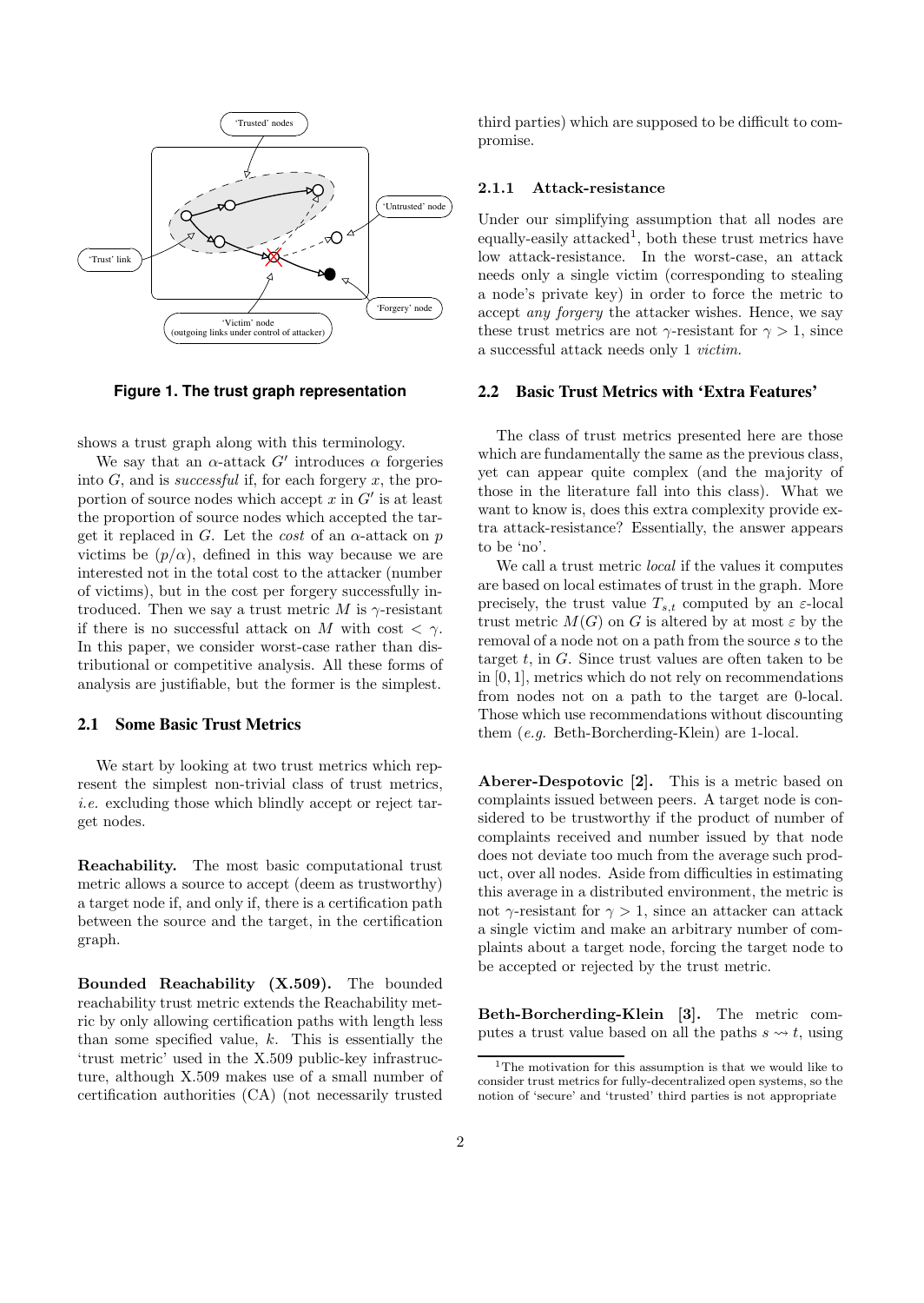direct and recommendation trust values.

$$
T_{s,t} = 1 - \prod_{i=1}^{m} \sqrt[n_i]{\prod_{j=1}^{n_i} (1 - v_{i,j})}
$$
 (1)

where there are  $n_i$  distinct paths with trust values  $v_{i,1}, v_{i,2}, \ldots, v_{i,n_i}$ . Reiter and Stubblebine [12] show that, using a single victim, an attacker can drive the result of this trust metric *arbitrarily close* to any desired value.

Rahman-Hailes [1]. The metric computes the trust value of a path as a product of the trust values of edges on the path, and takes the average of all path values:

$$
T_{s,t} = 1/N \cdot \sum_{i=1}^{N} \left( v_t \cdot \prod_{j=1}^{n_i} \frac{v_{R_1}}{4} \right)
$$
 (2)

where there are  $N$  paths from  $s$  to  $t$ , the *i*th path  $R_1, R_2, \ldots, R_{n_i}$  having length  $n_i$ , and  $v_t$  is the trust in node t by the node carrying out the distributed computation. Although it is a distributed metric (not requiring trusted third parties), the choice of coefficients is arbitrary and does not affect the attack-resistance of the metric. Using a similar argument as for the Beth-Borcherding-Klein metric, this trust metric is also not  $\gamma$ -resistant for  $\gamma > 1$ .

Jøsang [7]. The metric is based only on the certification paths between  $s$  and  $t$ , and hence is a 'local' metric. An interesting point is the use of a probabilistic logic which allows one to model uncertainty in recommendations about trustworthiness. Trust values for multiple paths are combined using the consensus operator which effectively combines the opinions as if they were observed independently. This allows the metric to be driven arbitrarily close to any desired value, as for the Beth-Borcherding-Klein metric. If, for example, the paths were combined using an operator which required  $c$  of them to change significantly before the result changed, then the metric would be c-resistant against attacks with a single forgery.

Maurer [11]. The metric computes a confidence value for a target, using confidence parameters expressed as probabilities on the edges between nodes. Levien [9] shows that the Maurer metric becomes consistent with the shortest path metric when the edge probabilities tend to 0. The Maurer metric, like the Jøsang metric, can be made c-resistant against singleforgery attacks by requiring  $c$  independent paths to a trustworthy target.

#### **2.3 More complex trust metrics: 'group' metrics**

This subsection presents a class of computational trust metrics with greater attack-resistance, which Levien [8] calls group trust metrics. The general idea is to compute the metric over the entire certification graph, to obtain some global solution, rather than a number of bad local approximations (or estimates).

Network Flow (Reiter-Stubblebine [12] and Levien [9]). The Reiter-Stubblebine trust metric uses the concept of network flow in the certification graph, to determine which nodes are deemed trustworthy. Essentially, the 'trust' begins at the source node and 'flows' to all the other nodes. The trustworthiness of the target node is the quantity of trust flow which reaches it. If one assumes that the target nodes have indegree d (corresponding to d certificates being issued per key), then the metric is  $d$ -resistant against attacks with a single forgery (a proof is given in Section 2.5).

Levien's Maximum Network Flow trust metric is also d-resistant against single-forgery attacks, and is more resistant to attacks involving the deception of nodes into trusting others (as opposed to stealing their private keys), and is achieved by quickly decreasing the capacities of nodes with increasing distance from the source node.

#### **2.4 A Lower Bound**

Using our terminology, we can more precisely restate Levien's main lower bound result on trust metrics for certification graphs. The following lemma provides the basis for the lower bound, essentially stating that if the attack graph is isomorphic to the original graph modulo unreachable nodes (since the names are not important), then no trust metric can notice the attack.

**Lemma 1** If M is a trust metric and  $G' \simeq G$  (modulo unreachable nodes), then  $M(G) = M(G')$ .

We are now in a position to restare the main theorem of [9].

**Theorem 1** Let  $G$  be d-connected. Then no trust metric is  $\gamma$ -resistant against 1-attacks on G, for  $\gamma > d$ .

*Proof.* Consider the 1-attack  $G'$ , where all predecessors of some target  $v$  are victims. For each victim  $u$ , replace the edge  $(u, v)$  with the edge  $(u, x)$  to the forgery x. The attack costs at most d, and  $G' \simeq G$ .  $\Box$ 

One should note that when we say that  $\gamma$ -resistance is a lower bound, this means that no metric can resist successful attacks of cost  $\langle \gamma \rangle$ . Hence an upper bound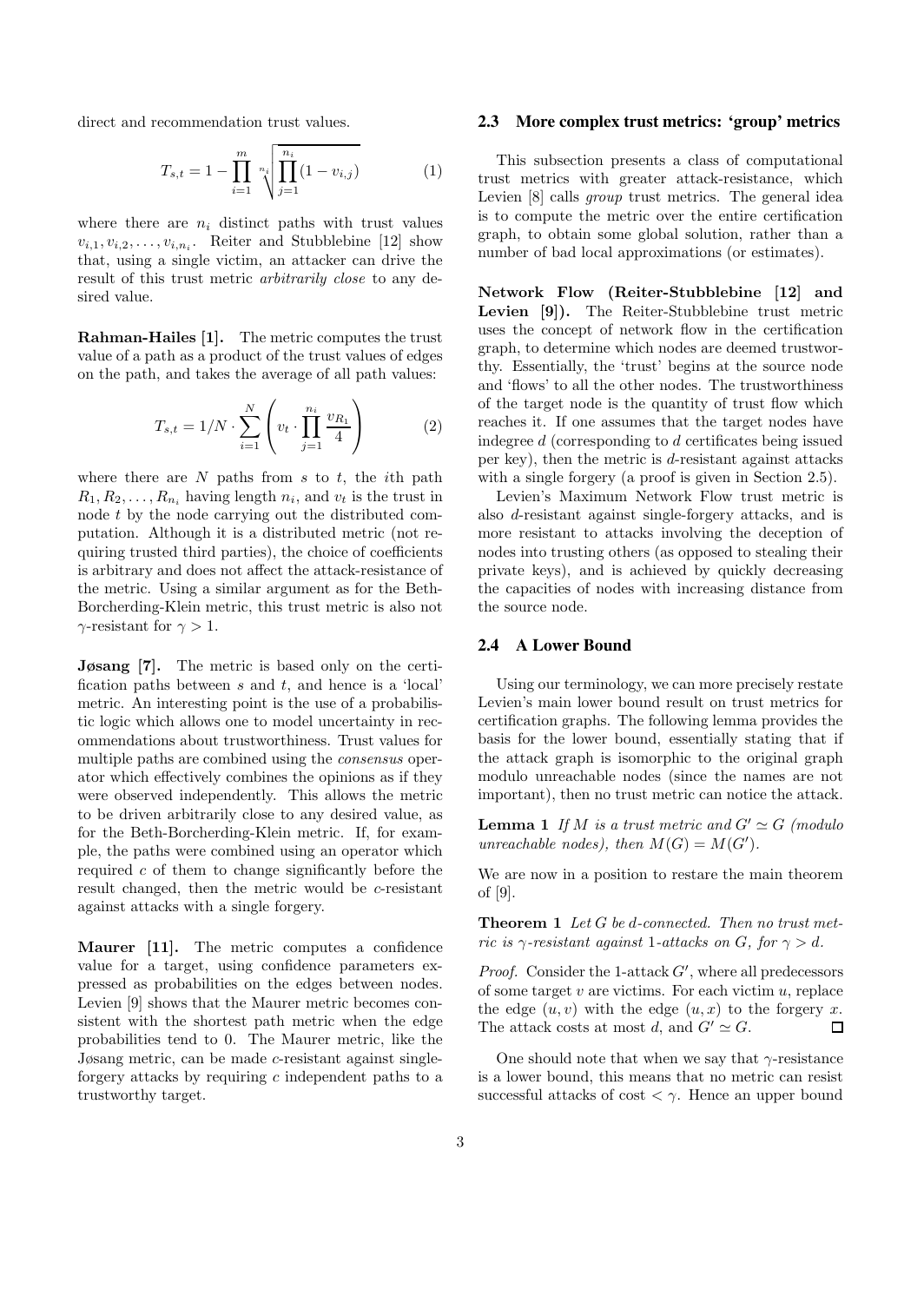result on the attack-resistance provides a lower bound on the cost of a successful attack.

#### 2.4.1 Attacks with Multiple Forgeries

Previous work has only considered the class of 1 attacks, i.e. those which introduce a single forgery. A natural progression is to consider the more general class of  $\alpha$ -attacks for  $\alpha > 1$ . We begin with a theorem which bounds both from above and below, the attackresistance of a trust metric on such attacks, given its resistance against 1-attacks:

**Theorem 2** If a trust metric M is  $\gamma_1$ -resistant to 1attacks, then M is  $\gamma_{\alpha}$ -resistant to  $\alpha$ -attacks, where  $\gamma_1/\alpha \leq \gamma_\alpha \leq \gamma_1$ . Alternatively,  $1/\alpha \leq \gamma_\alpha/\gamma_1 \leq 1$ .

Proof. We need only consider the class of 2-attacks, since the proof easily generalises to other attacks. Considering the two inequalities separately:

- 1. In the worst-case, the attacker must add  $\gamma_1$  victims to create another 1-attack (since the 'union' of two 1-attacks is a 2-attack), so the 2-attack requires  $2\gamma_1$  victims and hence costs  $\gamma_1$  (*i.e.* M's attack resistance does not increase, and  $G' \simeq G$ ). This case is shown in Figure 2a).
- 2. In the best-case, the attacker need not add any new victims, for a cost of  $\gamma_1/2$  (an upper bound for M on 2-attacks, though  $G' \not\cong G$  so it may be possible to detect). This case is shown in Figure 2b).

Now consider the negative result, that a metric is not  $\gamma$ -resistant for some class of attacks. Then Theorem 2 tells us that if a trust metric M is not  $\gamma$ -resistant to α-attacks, then it is not  $\gamma$ -resistant to  $(α + ε)$ -attacks for  $\varepsilon \geq 0$ . In the case where  $\alpha = 1$ , we simply say that M is not  $\gamma$ -resistant.

Finally, combining this with Levien's original result, we obtain a simple lower bound for the general class of attacks:

**Theorem 3** Let  $G$  be d-connected. Then no trust metric is  $\gamma$ -resistant against attacks on G, where  $\gamma > d$ .

Proof. The proof follows from Theorems 1 and 2.  $\Box$ 

As we shall see in the next section, this lower bound is tight in the class of 1-attacks, but not for the general class of  $\alpha$ -attacks. Hence a natural open question arises: is there a metric which is uniformly-resistant, *i.e.* for some fixed  $\gamma$ , is the metric  $\gamma$ -resistant to  $\alpha$ attacks for all  $\alpha > 1$ ?



**Figure 2. The a) worst-case and b) best-case** 2**-attacks on a graph. The crosses represent victims and the nodes on the right partition are the forgeries**

The search for tighter bounds. We would like to know if it possible to tighten the lower bounds, for the case of  $\alpha$ -attacks. Firstly, note that Theorem 1 is a special case of the following lemma:

**Lemma 2** Let  $f_k(G)$  be the number of victims required to insert k forgeries into G, to obtain  $G' \simeq G$ . Then there exists a k-attack G' which costs  $c \leq f_k(G)/k \leq d$ . Hence no trust metric is  $\gamma$ -resistant against k-attacks on G for  $\gamma > c$ .

If G is not d-connected, then  $f_k(G) < d \cdot k$ , which provides an even tighter lower bound in the case of a particular graph G. Hence an open question is how does the structure of G affect the current lower bound of  $\gamma > d$  for  $\alpha$ -attacks?

As an example, consider a set  $V$  of victims. We say that  $V$  *controls*  $k$  forgeries if the removal of  $V$  disconnects k nodes from G. Then  $f_k(G)$  is the smallest number of victims which controls  $k$  forgeries. Figure 3 illustrates this with two simple graphs where the same victim set controls different numbers of forgeries. We find that  $f_1(G)$  equals the minimum indegree of a target node, so if G is d-connected then  $f_1(G) = d$ .

### **2.5 Upper Bounds**

In this subsection, we consider the maximum network flow trust metric of Levien-Aiken [9] and outline an upper bound on its attack-resistance. To recap, each node u has a *capacity*  $C(u)$ , and a target is accepted by a source node if the capacity is above a fixed threshold level. Clearly, the attack-resistance of the metric depends on the distribution of capacities within the

 $\Box$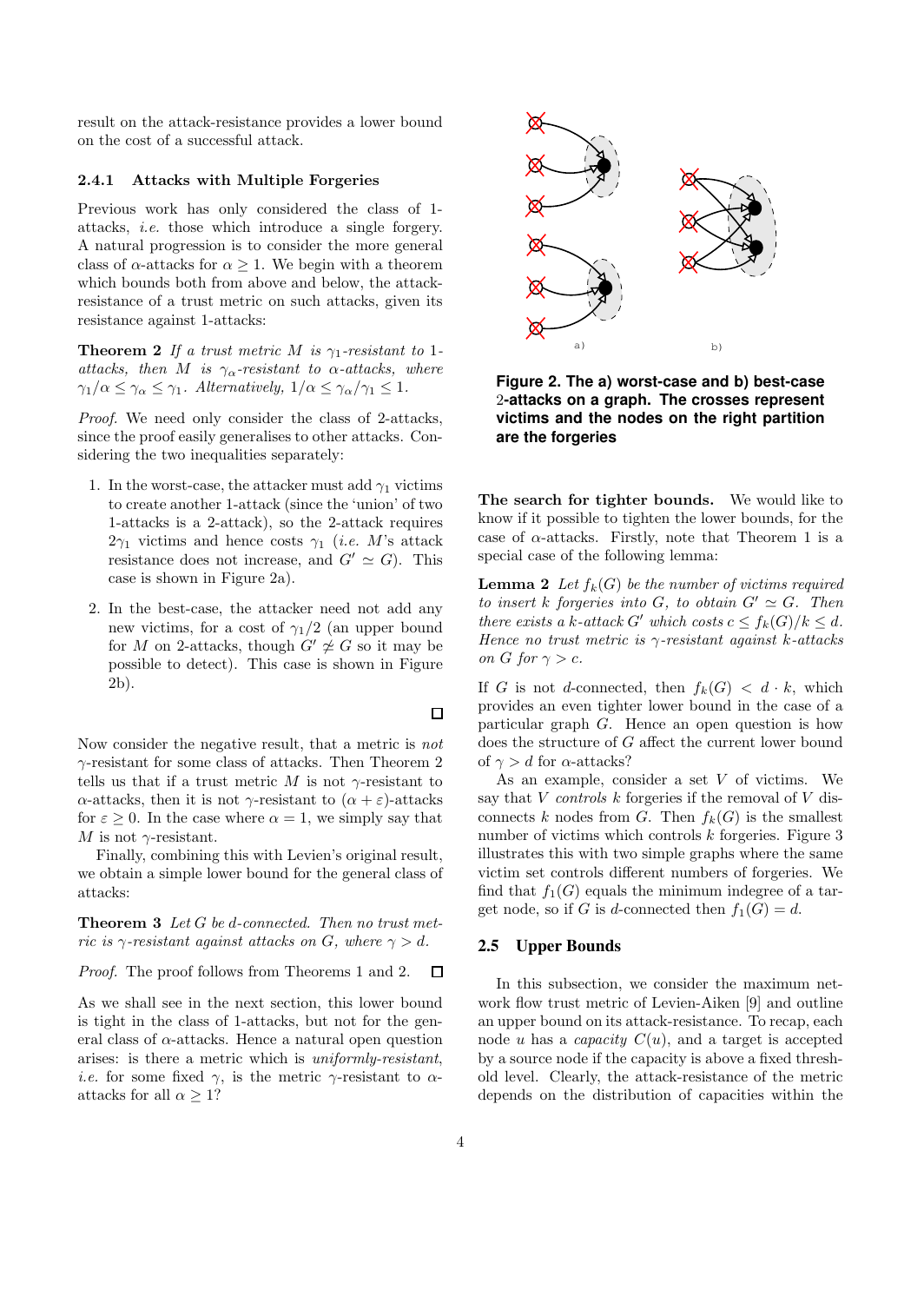

**Figure 3. Illustrating Lemma 2. The set** V **of victims (with crosses) controls a) 2 forgeries, and b) 1 forgery (since control of the other node is not 'inherited' by** V **). It also illustrates that nodes disconnected from** G **can be considered to act as victims**

graph. Increasing the capacities toward the source intuitively requires more costly attacks, since attacks on randomly-chosen victims are unlikely to be successful. Hence the metric is constrained only by the indegree of the target node. We outline the metric's resistance to 1-attacks below:

Theorem 4 Let G be d-connected. Then the maximum network flow trust metric over G is optimal for the class of 1-attacks.

*Proof.* (Outline from [9]) Let the set of victims be  $V$ . Define a source node  $s$  to be *susceptible* if there exists a node  $v \in V$  with capacity  $C(v) > 1/d$  (*i.e.* attacking v allows control of at least  $1/d$  of the flow from s). The number of susceptible nodes can be bounded from above, hence one can bound the total network flow from victims by considering the capacity of nodes in  $V$ , since  $V$  is a cut of  $G'$ . By considering the fraction of source nodes which can accept the forgery, we find that a successful 1-attack costs at least  $d$ , so the metric is d-resistant against 1-attacks on G.  $\Box$ 

The trust metric is optimal for 1-attacks, but unfortunately no such result is known for the general case of  $\alpha$ -attacks.

## **2.6 Open Questions**

This subsection briefly presents some more general questions arising from our analysis of trust metrics.

We would like to know if there is a relationship between the attack-resistance of consistent metrics, for example 'if  $M_1$  is consistent with  $M_2$  and  $M_1$  is  $\gamma$ resistant, then  $M_2$  is  $\gamma$ -resistant. Also, if  $M_1$  is consistent with  $M_2$  and  $M_2$  is not  $\gamma$ -resistant, then  $M_1$  is not  $\gamma$ -resistant.'

Resistance scalability. Rather than considering a metric's resistance to a particular class of attack, it may be of use to consider its resistance as the number of forgeries increases. The alternative interpretation of the lower bound of Theorem 2 suggests a notion of the resistance scalability of a metric, and hence a related open question is on the existence of a metric which uniformly scales well, *i.e.* has  $\gamma_{\alpha}/\gamma_1 \in \Theta(1)$  (where the metric is  $\gamma_{\alpha}$ -resistant against  $\alpha$ -attacks). Theorem 2 says that no trust metric can do better than 1-resistance scalability, and that there exists a trust metric with  $(1/\alpha)$ -resistance scalability.

Resource-bound trust metrics. In the certification graph formulation, assuming the certification graph is d-connected corresponds to d certificates being issued per key. It is interesting to consider the equivalent constraint in the recommendation graph formulation. Rather than considering bounded indegree graphs, it may make more sense to consider graphs with a bounded number of edges, corresponding to entities which can store a limited number of recommendations. An interesting open question is what effect do different resource-bounding models (such as a fixed number of edges) have on the fundamental at tack-resistance of a trust metric? (e.g. 'How resistant can a metric be on a graph with  $d$  edges?')

# 3 Applications of Trust Models

In this section we discuss some future applications which we feel will benefit from a decentralized trust model. The importance being placed on the development of these applications provides a major incentive to understand and develop secure, attack-resistant computational trust metrics.

• Routing and Naming Services. Peer-to-peer routing overlays based on distributed hash tables such as Kademlia, Pastry and Chord are designed to operate in global-scale, open distributed environments, making them particularly good candidates